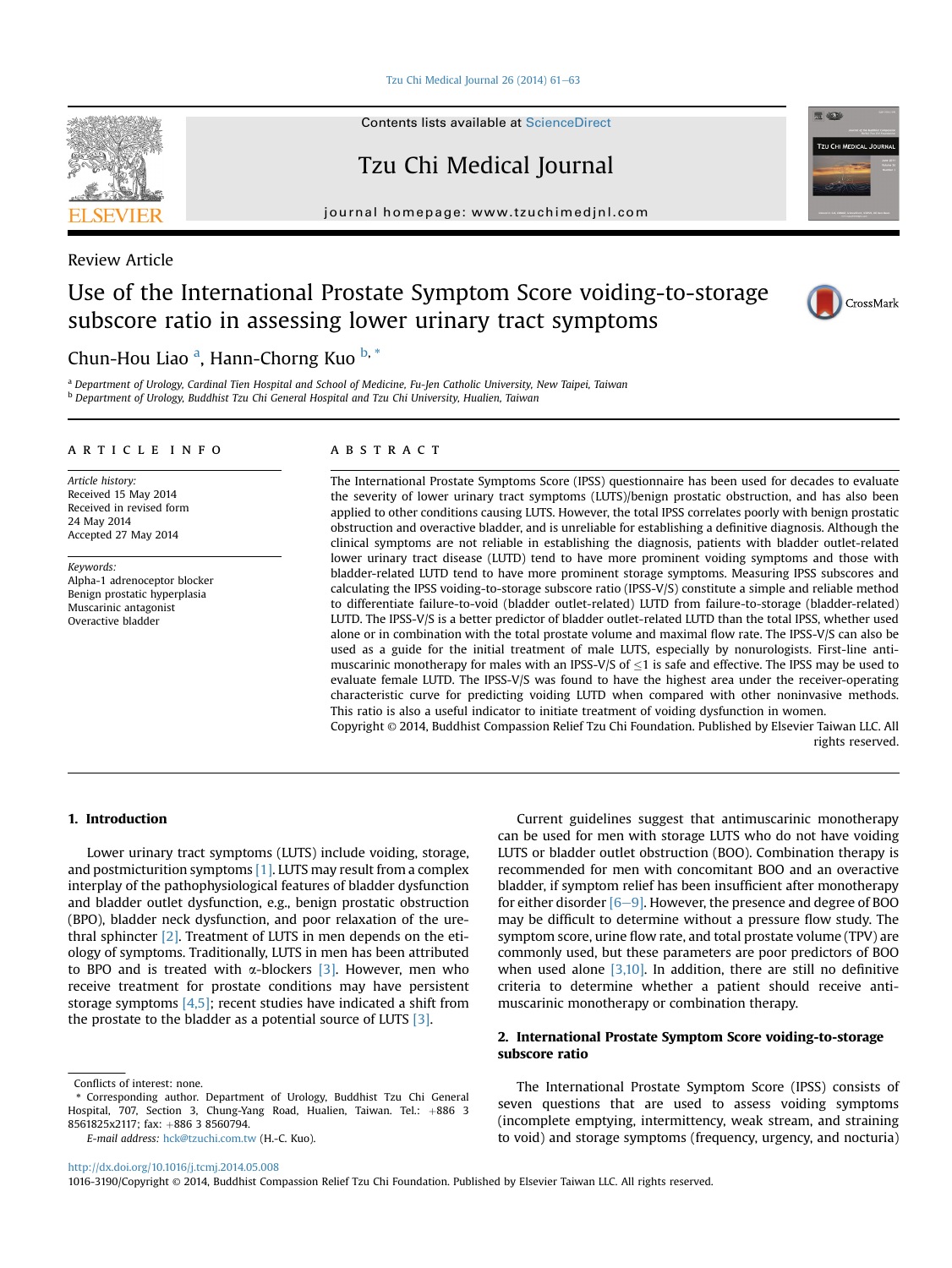[\[11\]](#page-2-0). The IPSS questionnaire has been used for decades to evaluate the severity of LUTS/BPO and other conditions that cause LUTS. However, the total IPSS (IPSS-T) correlates poorly with BOO and overactive bladder, and is unreliable for establishing a definitive diagnosis [\[10\]](#page-2-0). Although the clinical symptoms are not always reliable for establishing a diagnosis, patients with bladder outletrelated lower urinary tract disease (LUTD) tend to have more prominent voiding symptoms, whereas those with bladder-related LUTD tend to have more prominent storage symptoms.

The IPSS can be subdivided into the IPSS voiding subscore (IPSS-V) and the IPSS storage subscore (IPSS-S). The IPSS-V is the sum of the answers to question 1 (incomplete emptying), question 3 (intermittency), question 5 (weak stream), and question 6 (straining to void). By contrast, the IPSS-S is the sum of the answers to question 2 (frequency), question 4 (urgency), and question 7 (nocturia). The IPSS subscore can be used to evaluate symptom severity or the results of treatment. However, it is difficult to use the IPSS subscore as a diagnostic tool because of the overlap between bladder-related and bladder outlet-related LUTD.

## 3. Using the IPSS-V to IPSS-S ratio to evaluate male LUTS prior to initiating drug therapy

Liao et al [\[12\]](#page-2-0) reported a retrospective study of 253 men with LUTS. Each patient was investigated with video urodynamics to make a definitive diagnosis. The various diagnoses included idiopathic detrusor overactivity (DO), increased bladder sensitivity, detrusor hyper-reflexia and impaired contractility, urethral stricture, BPO, bladder neck dysfunction, and poor relaxation of the urethral sphincter. Patients with bladder outlet-related LUTD had a significantly higher IPSS-V-IPSS-S ratio (IPSS-V/S) than those with bladder-related LUTD. Although patients with combined BPO and DO had a significantly lower IPSS-V/S than those with BPO and no DO, their average IPSS-V/S was still higher than those with DO alone.

The IPSS-V and IPSS-S of each patient, obtained from the study of Liao et al  $[12]$ , were plotted, with the IPSS-V on the vertical axis



Fig. 1. IPSS-V (vertical axis) and IPSS-S (horizontal axis) of each patient, as obtained from the study of Liao et al  $[12]$ , are plotted. A line (IPSS V/S = 1) has been drawn to differentiate patients with bladder-related LUTD from those with bladder outletrelated LUTD. The IPSS-V to IPSS-S ratio (IPSS-V/S) of each patient was calculated and used as a potential diagnostic indicator.  $BPH =$  benign prostatic hyperplasia;  $IPSS = International Prostate$  Symptom Score; IPSS-S = IPSS storage subscore; IPSS- $V =$  IPSS voiding subscore; LUTD = lower urinary tract disease; OAB = overactive bladder.

and the IPSS-S on the horizontal axis (Fig. 1). A line (IPSS-V/S  $= 1$ ) was drawn to differentiate patients with bladder-related LUTD from those with bladder outlet-related LUTD. The IPSS-V/S of each patient was calculated and used as a potential diagnostic indicator.

The area under the receiver-operating characteristic curve was used to evaluate the diagnostic value of various noninvasive methods for predicting failure to void (bladder outlet-related) and failure to store (bladder-related) LUTD. The IPSS-V/S was a better predictor than the IPSS-T, IPSS-V, IPSS-S, maximal flow rate  $(Q<sub>max</sub>)$ , postvoid residual (PVR), and TPV. An IPSS-V/S with a cutoff value of 1 had a high sensitivity and acceptable specificity. Bladder-related LUTD was found in 75.7% of patients with an IPSS-V/S of  $\leq$ 1, whereas bladder outlet-related LUTD was found in 81.2% of patients with an IPSS-V/S of  $>1$  [\[12\]](#page-2-0).

## 4. Diagnosis using the IPSS-V/S combined with TPV and  $Q<sub>max</sub>$

In one study, the combination of a TPV of  $\geq$ 30 mL and a  $Q_{\text{max}}$  of  $10$  mL/second had a positive predictive value (PPV) of 68.8% and a negative predictive value (NPV) of 53.5% for bladder outlet-related LUTD. When an IPSS-T of  $\geq$ 12 or an IPSS-T of  $\geq$ 15 was considered as an additional criterion, the PPV increased to 75.0% and 78.5%, respectively, and the NPV decreased to 50.9% and 50.2%, respectively. When an IPSS-V/S of >1 or >2 was factored into the equation instead of the IPSS-T, the PPV was 91.4% and 97.3%, respectively, and the NPV was 54.8% and 49.8%, respectively [\[13\].](#page-2-0) We suggest that the IPSS-V/S combined with the TPV and  $Q<sub>max</sub>$  results in a higher PPV than the IPSS-T.

#### 5. Treatment based on the IPSS-V/S

The IPSS-V/S may serve as an indicator to initiate treatment for male patients with LUTS. A prospective study was conducted to investigate treatment results based on the IPSS-V/S [\[14\]](#page-2-0). First-line doxazosin and tolterodine monotherapy were given to patients with an IPSS-V/S of  $>1$  and IPSS-V/S of  $\leq$ 1, respectively. After medical treatment for 1 month, 76.7% of patients administered tolterodine and 78.1% administered doxazosin reported an improved outcome (global response assessment  $\geq 1$  point). No patient developed urinary retention after tolterodine monotherapy for 1 month. However, patients older than 70 years were more likely to have an increased PVR ( $\geq$ 50 mL). Combination therapy or change to another medication may be considered if first-line treatment fails.

## 6. Safety of first-line treatment with antimuscarinics in patients with an enlarged prostate

Traditionally, antimuscarinics have been contraindicated in patients with an enlarged prostate. Although several studies have reported the safety of antimuscarinics in males with no elevated  $PVR$  (200–250 mL), there is often a concern that the inhibitory effect of antimuscarinics may aggravate voiding difficulties or cause urinary retention  $[15,16]$ . To examine the safety of first-line antimuscarinics in patients with an enlarged prostate, another prospective open-label study, enrolling men with an IPSS-T of  $\geq$ 8, a TPV of  $\geq$ 20 mL, an IPSS quality-of-life index of  $\geq$ 2, an IPSS-V/S of  $\leq$ 1, and a PVR of  $\leq$ 250 mL, was conducted [\[17\]](#page-2-0). First-line antimuscarinics improved symptoms and quality of life for 12 weeks. Around 10% of patients complained of dysuria, and the average PVR increased significantly, to around 20 mL. However, no urinary retention developed. Regression analyses showed that the baseline Q<sub>max</sub>, baseline IPSS-S, and TPV were predictors of successful antimuscarinic monotherapy.